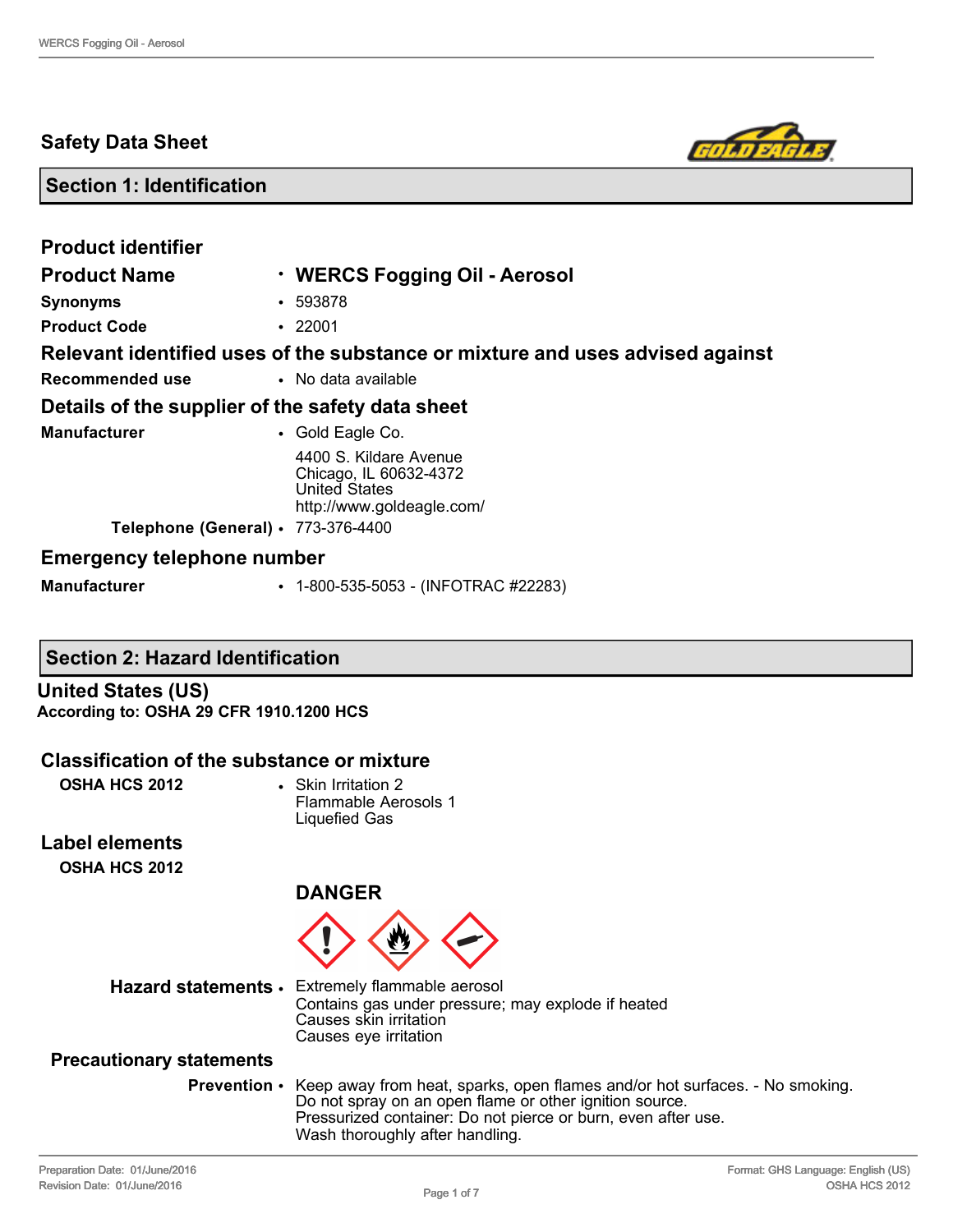|                      | Wear protective gloves/protective clothing/eye protection/face protection.<br>Keep out of reach of children.<br>Read label before use.<br>Do not breathe dust, fume, gas, mist, vapours and/or spray.<br>Do not eat, drink or smoke when using this product.                                                                                                                                                                                                                                                                                                                                                      |
|----------------------|-------------------------------------------------------------------------------------------------------------------------------------------------------------------------------------------------------------------------------------------------------------------------------------------------------------------------------------------------------------------------------------------------------------------------------------------------------------------------------------------------------------------------------------------------------------------------------------------------------------------|
|                      | <b>Response</b> • IF IN EYES: Rinse cautiously with water for several minutes. Remove contact lenses,<br>if present and easy to do. Continue rinsing.<br>If skin irritation occurs: Get medical advice/attention.<br>If eye irritation persists: Get medical advice/attention.<br>IF SWALLOWED: Immediately call a POISON CENTER or doctor/physician if you feel<br>unwell.<br>IF ON SKIN: Wash with plenty of soap and water.<br>IF INHALED: Call a POISON CENTER or doctor/physician if you feel unwell.<br>IF INHALED: Remove victim to fresh air and keep at rest in a position comfortable for<br>breathing. |
| <b>Other hazards</b> |                                                                                                                                                                                                                                                                                                                                                                                                                                                                                                                                                                                                                   |
| <b>OSHA HCS 2012</b> | • No data available                                                                                                                                                                                                                                                                                                                                                                                                                                                                                                                                                                                               |

# **Other information**

# **NFPA** istabiljty Fire

Special

# **Section 3 - Composition/Information on Ingredients**

# **Substances**

# **Mixtures**

| <b>Composition</b>                                                        |                    |        |                  |                                                                    |
|---------------------------------------------------------------------------|--------------------|--------|------------------|--------------------------------------------------------------------|
| <b>Chemical Name</b>                                                      | <b>Identifiers</b> | $\%$   | <b>LD50/LC50</b> | <b>Classifications According to</b><br><b>Regulation/Directive</b> |
| Hydrotreated heavy naphthenic distillates (petroleum)<br>(Highly Refined) | CAS:64742-52<br>-5 | 67.5%  | <b>NDA</b>       | <b>OSHA HCS 2012:</b>                                              |
| Hydrotreated light naphthenic petroleum distillate<br>(highly refined)    | CAS:64742-53<br>-6 | $.6\%$ | <b>NDA</b>       | <b>OSHA HCS 2012:</b>                                              |
| Propane                                                                   | CAS:74-98-6        | 8.7%   | <b>NDA</b>       | <b>OSHA HCS 2012:</b>                                              |
| <b>Butane</b>                                                             | CAS: 106-97-8      | 22.2%  | <b>NDA</b>       | <b>OSHA HCS 2012:</b>                                              |

# **Section 4: First-Aid Measures**

# **Description of first aid measures**

**Inhalation** • Get medical attention immediately. Give artificial respiration if victim is not breathing. IF INHALED: If breathing is difficult, remove victim to fresh air and keep at rest in a position comfortable for breathing.

**Skin** • After contact with skin, take off immediately all contaminated clothing and wash immediately with plenty of fresh water. If irritation develops and persists, get medical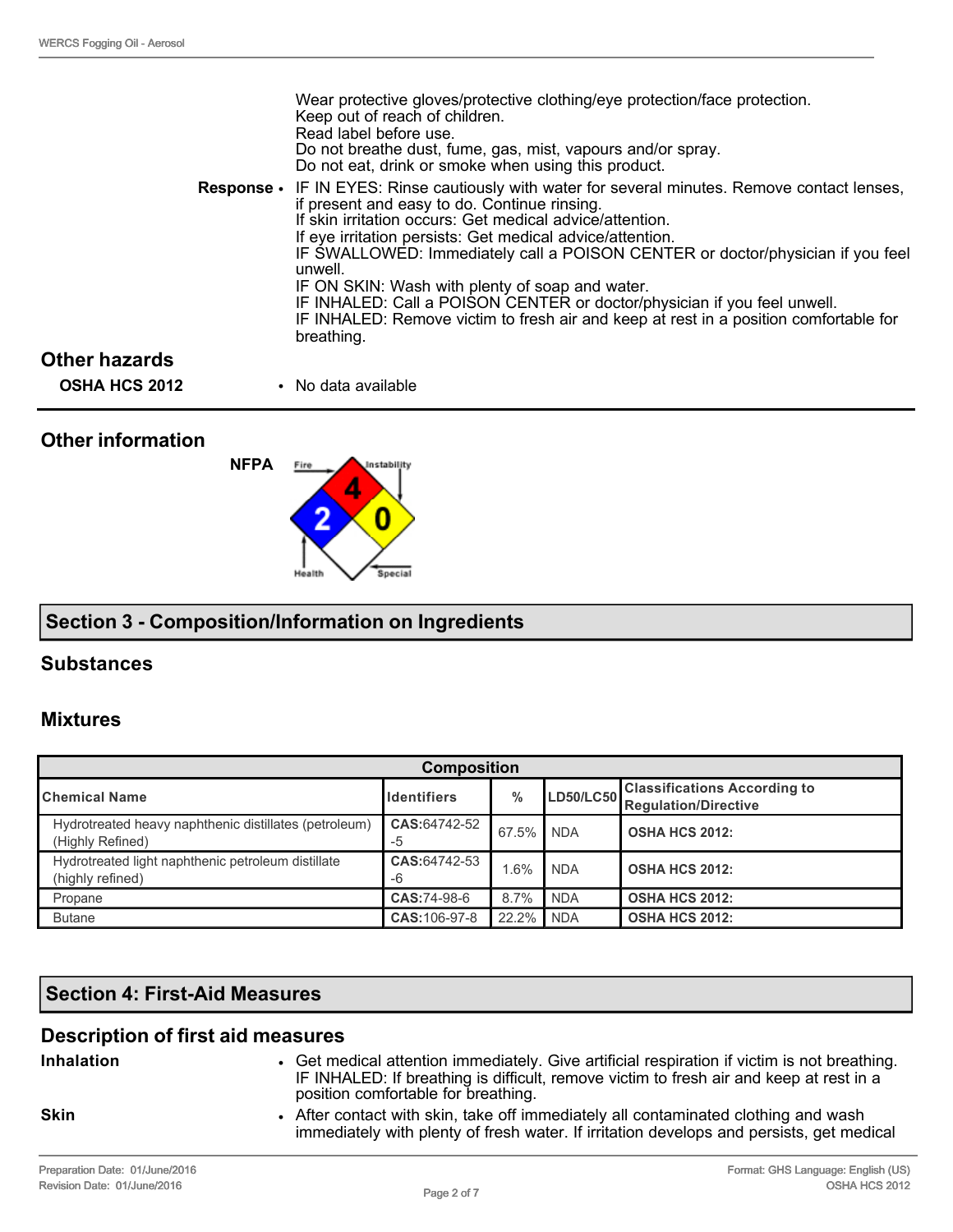| <b>Eye</b><br>Ingestion                             | attention.<br>IF IN EYES: Rinse cautiously with water for several minutes. Remove contact lenses,<br>if present and easy to do. Continue rinsing. If eye irritation persists: Get medical<br>advice/attention.<br>. If swallowed, seek medical advice immediately and show this container or label.                |
|-----------------------------------------------------|--------------------------------------------------------------------------------------------------------------------------------------------------------------------------------------------------------------------------------------------------------------------------------------------------------------------|
|                                                     | Most important symptoms and effects, both acute and delayed<br>• No data available                                                                                                                                                                                                                                 |
|                                                     | Indication of any immediate medical attention and special treatment needed                                                                                                                                                                                                                                         |
| <b>Section 5: Fire-Fighting Measures</b>            |                                                                                                                                                                                                                                                                                                                    |
| <b>Extinguishing media</b>                          |                                                                                                                                                                                                                                                                                                                    |
|                                                     | Suitable Extinguishing Media . SMALL FIRES: Dry chemical, CO2, water spray or regular foam.<br>LARGE FIRE: Water spray, fog or regular foam.                                                                                                                                                                       |
| <b>Unsuitable Extinguishing</b><br>Media            | • No data available.                                                                                                                                                                                                                                                                                               |
| <b>Firefighting Procedures</b>                      | • As an immediate precautionary measure, isolate spill or leak area for at least 50<br>meters (150 feet) in all directions.<br>LARGE FIRES: Dike fire-control water for later disposal.<br>Keep out of low areas.<br>Keep unauthorized personnel away.<br>Stay upwind.<br>Ventilate closed spaces before entering. |
|                                                     | Special hazards arising from the substance or mixture                                                                                                                                                                                                                                                              |
| <b>Unusual Fire and Explosion</b><br><b>Hazards</b> | • Contains gas under pressure; May explode if heated.<br>Extremely Flammable Aerosol.<br>Vapors may travel to source of ignition and flash back.<br>When heated, vapors may form explosive mixtures with air: indoors, outdoors and<br>sewers explosion hazards.                                                   |
| <b>Hazardous Combustion</b><br><b>Products</b>      | • Vapors form explosive mixtures with air: indoors, outdoors and sewers explosion<br>hazards.                                                                                                                                                                                                                      |
| <b>Advice for firefighters</b>                      |                                                                                                                                                                                                                                                                                                                    |
|                                                     | • Fire fighters should wear complete protective clothing including self-contained<br>breathingapparatus.                                                                                                                                                                                                           |

# **Section 6 - Accidental Release Measures**

|                                         | Personal precautions, protective equipment and emergency procedures                                                                                                                                                                                                                                      |
|-----------------------------------------|----------------------------------------------------------------------------------------------------------------------------------------------------------------------------------------------------------------------------------------------------------------------------------------------------------|
| <b>Personal Precautions</b>             | • Do not walk through spilled material. Avoid contact with skin, eyes, and clothing.<br>Ventilate the area. Do not breathe mist, vapours and/or spray.                                                                                                                                                   |
| <b>Emergency Procedures</b>             | • No data available                                                                                                                                                                                                                                                                                      |
| <b>Environmental precautions</b>        |                                                                                                                                                                                                                                                                                                          |
|                                         | • No data available                                                                                                                                                                                                                                                                                      |
|                                         | Methods and material for containment and cleaning up                                                                                                                                                                                                                                                     |
| Containment/Clean-up<br><b>Measures</b> | • LARGE SPILLS: Dike far ahead of spill for later disposal.<br>SMALL SPILLS: Take up with sand or other non-combustible absorbent material and<br>place into containers for later disposal.<br>Do not flush to sewer or allow to enter waterways.<br>Use appropriate Personal Protective Equipment (PPE) |

# **Section 7 - Handling and Storage**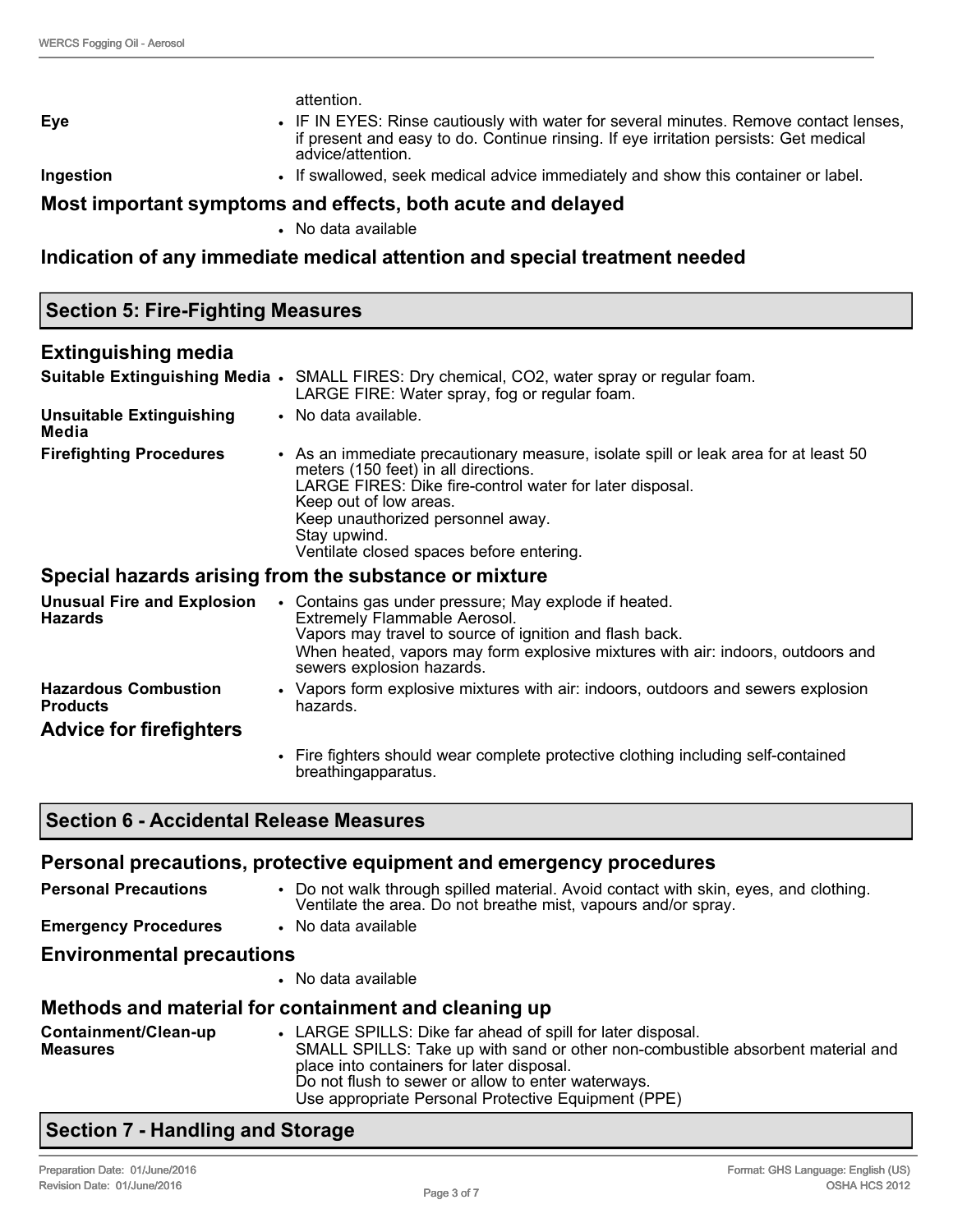# **Precautions for safe handling**

**Handling • Keep away from fire - No Smoking. Avoid contact with heat and ignition sources. Avoid <b>Fig. 2016** contact with skin, eyes, and clothing.

## **Conditions for safe storage, including any incompatibilities**

**Storage** • Store in a well-ventilated place, do not store above 120 F. Store in a cool, dry, wellventilated place.

# **Section 8 - Exposure Controls/Personal Protection**

# **Control parameters**

# **Exposure controls**

**Engineering Measures/Controls** • Good general ventilation should be used. Ventilation rates should be matched to conditions. If applicable, use process enclosures, local exhaust ventilation, or other engineering controls to maintain airborne levels below recommended exposure limits. If exposure limits have not been established, maintain airborne levels to an acceptable level.

## **Personal Protective Equipment**

**Pictograms** •



| <b>Respiratory</b>                        | • Follow the OSHA respirator regulations found in 29 CFR 1910.134 or European<br>Standard EN 149. Use a NIOSH/MSHA or European Standard EN 149 approved<br>respirator if exposure limits are exceeded or symptoms are experienced. |
|-------------------------------------------|------------------------------------------------------------------------------------------------------------------------------------------------------------------------------------------------------------------------------------|
| Eye/Face                                  | • Wear safety glasses.                                                                                                                                                                                                             |
| <b>Hands</b>                              | • Wear protective gloves/protective clothing/eye protection/face protection.                                                                                                                                                       |
| <b>Skin/Body</b>                          | • Wear protective gloves/protective clothing/eye protection/face protection. Wear<br>synthetic apron.                                                                                                                              |
| <b>Environmental Exposure</b><br>Controls | • Follow best practice for site management and disposal of waste.                                                                                                                                                                  |

# **Section 9 - Physical and Chemical Properties**

# **Information on Physical and Chemical Properties**

| <b>Material Description</b> |                   |                                         |                                           |
|-----------------------------|-------------------|-----------------------------------------|-------------------------------------------|
| <b>Physical Form</b>        | Aerosol           | Appearance/Description                  | No data available                         |
| Color                       | No data available | Odor                                    | Solvent                                   |
| Taste                       | No data available | Particulate Type                        | No data available                         |
| Particulate Size            | No data available | Aerosol Type                            | Spray                                     |
| Odor Threshold              | No data available | <b>Physical and Chemical Properties</b> | Water white to pale yellow liquid.        |
| <b>General Properties</b>   |                   |                                         |                                           |
| <b>Boiling Point</b>        | 56 °C(132.8 °F)   | Melting Point/Freezing Point            | No data available                         |
| Decomposition Temperature   | No data available | Heat of Decomposition                   | No data available                         |
| pH                          | No data available | Specific Gravity/Relative Density       | $= 0.7574$ @ 60 °F(15.5556 °C)<br>Water=1 |
| Density                     | No data available | <b>Bulk Density</b>                     | No data available                         |
| <b>Water Solubility</b>     | No data available | Solvent Solubility                      | No data available                         |
| Viscosity                   | No data available | <b>Explosive Properties</b>             | No data available                         |
| Oxidizing Properties:       | No data available |                                         |                                           |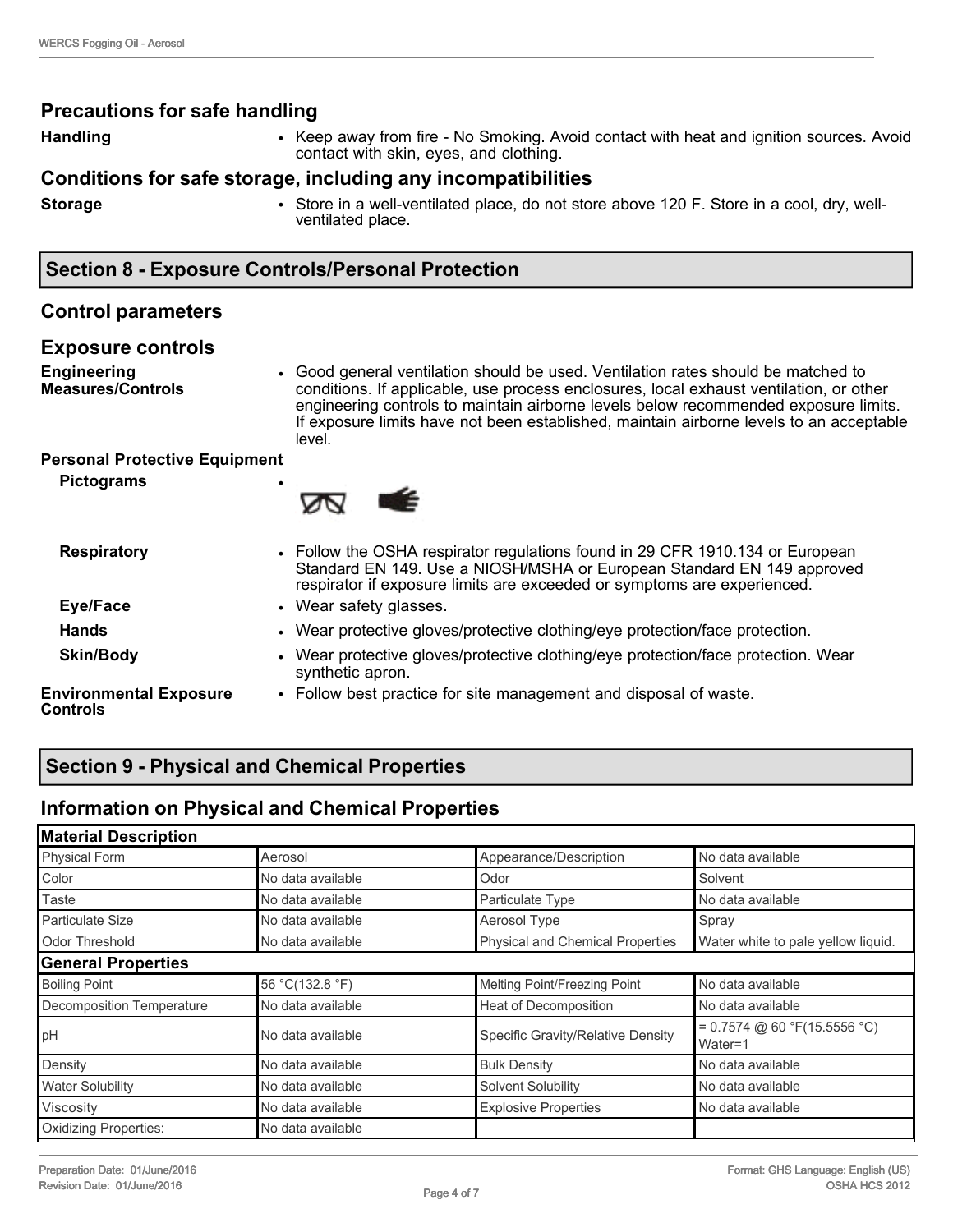#### **Volatility**

| . <i>.</i>                                            |                                      |                                  |                   |
|-------------------------------------------------------|--------------------------------------|----------------------------------|-------------------|
| Vapor Pressure                                        | No data available                    | <b>Vapor Density</b>             | No data available |
| <b>Evaporation Rate</b>                               | No data available                    | VOC (Wt.)                        | No data available |
| VOC (Vol.)                                            | 8.3%                                 | Volatiles (Wt.)                  | No data available |
| Volatiles (Vol.)                                      | 8.3%                                 |                                  |                   |
| Flammability                                          |                                      |                                  |                   |
| Flash Point                                           | No data available<br>Level 3 Aerosol | UEL                              | No data available |
| Ilel                                                  | No data available                    | Autoignition                     | No data available |
| Self-Accelerating Decomposition<br>Temperature (SADT) | No data available                    | Heat of Combustion $(\Delta Hc)$ | No data available |
| <b>Burning Time</b>                                   | No data available                    | Flame Height                     | No data available |
| Flame Extension                                       | No data available                    | Ignition Distance                | No data available |
| Flame Duration                                        | No data available                    | Flammability (solid, gas)        | Level 3 aerosol.  |

# **Other Information**

• Vapor density is heavier than air.Evaporation rate is slower than ether.

| <b>Section 10: Stability and Reactivity</b> |                                                                                                   |  |
|---------------------------------------------|---------------------------------------------------------------------------------------------------|--|
| <b>Reactivity</b>                           |                                                                                                   |  |
|                                             | • No dangerous reaction known under conditions of normal use.                                     |  |
| <b>Chemical stability</b>                   |                                                                                                   |  |
|                                             | • Stable under normal temperatures and pressures.                                                 |  |
| <b>Possibility of hazardous reactions</b>   |                                                                                                   |  |
|                                             | • Hazardous polymerization not indicated.                                                         |  |
| <b>Conditions to avoid</b>                  |                                                                                                   |  |
|                                             | • Keep away from heat, sparks, and flame.                                                         |  |
| Incompatible materials                      |                                                                                                   |  |
|                                             | • Strong acids. Strong oxidizing agents, amines, chlorinated compounds, and caustic<br>materials. |  |
| <b>Hazardous decomposition products</b>     |                                                                                                   |  |
|                                             | No data available<br>$\bullet$                                                                    |  |

# **Section 11 - Toxicological Information**

# **Information on toxicological effects**

| <b>GHS Properties</b>             | <b>Classification</b>                                  |
|-----------------------------------|--------------------------------------------------------|
| Acute toxicity                    | <b>OSHA HCS 2012 • Data lacking</b>                    |
| <b>ISkin corrosion/Irritation</b> | <b>OSHA HCS 2012 • Skin Irritation 2</b>               |
| Serious eye damage/Irritation     | <b>OSHA HCS 2012 • Classification criteria not met</b> |
| <b>ISkin sensitization</b>        | <b>OSHA HCS 2012 • Data lacking</b>                    |
| Respiratory sensitization         | <b>OSHA HCS 2012 • Data lacking</b>                    |
| <b>Aspiration Hazard</b>          | <b>OSHA HCS 2012 - Data lacking</b>                    |
|                                   |                                                        |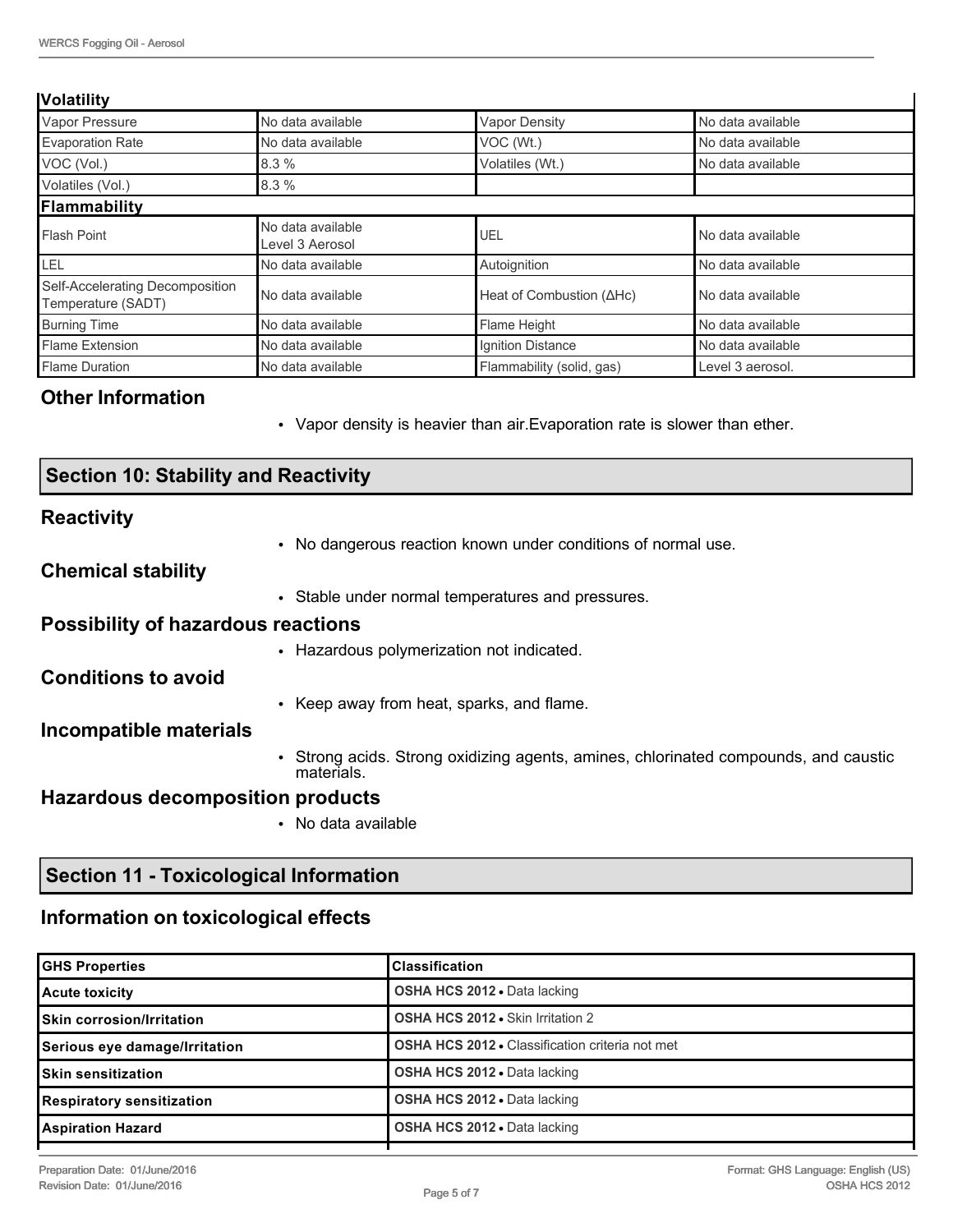| <b>Carcinogenicity</b>           | <b>OSHA HCS 2012 •</b> Data lacking |
|----------------------------------|-------------------------------------|
| <b>Germ Cell Mutagenicity</b>    | <b>OSHA HCS 2012 • Data lacking</b> |
| <b>Toxicity for Reproduction</b> | <b>OSHA HCS 2012 • Data lacking</b> |
| ISTOT-SE                         | <b>OSHA HCS 2012 • Data lacking</b> |
| <b>ISTOT-RE</b>                  | <b>OSHA HCS 2012 - Data lacking</b> |

# **Potential Health Effects**

## **Inhalation**

| Acute (Immediate)        | • No data available                                                                     |
|--------------------------|-----------------------------------------------------------------------------------------|
| <b>Chronic (Delayed)</b> | • Under normal conditions of use, no health effects are expected.                       |
| <b>Skin</b>              |                                                                                         |
| Acute (Immediate)        | • May cause mild irritation.                                                            |
| <b>Chronic (Delayed)</b> | • Under normal conditions of use, no health effects are expected.                       |
| Eye                      |                                                                                         |
| Acute (Immediate)        | • Causes eye irritation.                                                                |
| <b>Chronic (Delayed)</b> | • Under normal conditions of use, no health effects are expected.                       |
| Ingestion                |                                                                                         |
| Acute (Immediate)        | • May cause irritation. Under normal conditions of use, no health effects are expected. |
| <b>Chronic (Delayed)</b> | • Under normal conditions of use, no health effects are expected.                       |

# **Section 12 - Ecological Information**

## **Toxicity**

• No data available

## **Persistence and degradability**

• Non-mandatory section - information about this substance not complied for this reason.

# **Bioaccumulative potential**

• Non-mandatory section - information about this substance not complied for this reason.

**Mobility in Soil**

• Non-mandatory section - information about this substance not complied for this reason.

**Other adverse effects**

- Non-mandatory section information about this substance not complied for this reason.
- **Ecological Fate** No data available.
- **Potential Environmental Effects** • No data available.

# **Section 13 - Disposal Considerations**

## **Waste treatment methods**

- 
- **Product waste** Dispose of content and/or container in accordance with local, regional, national, and/or international regulations.